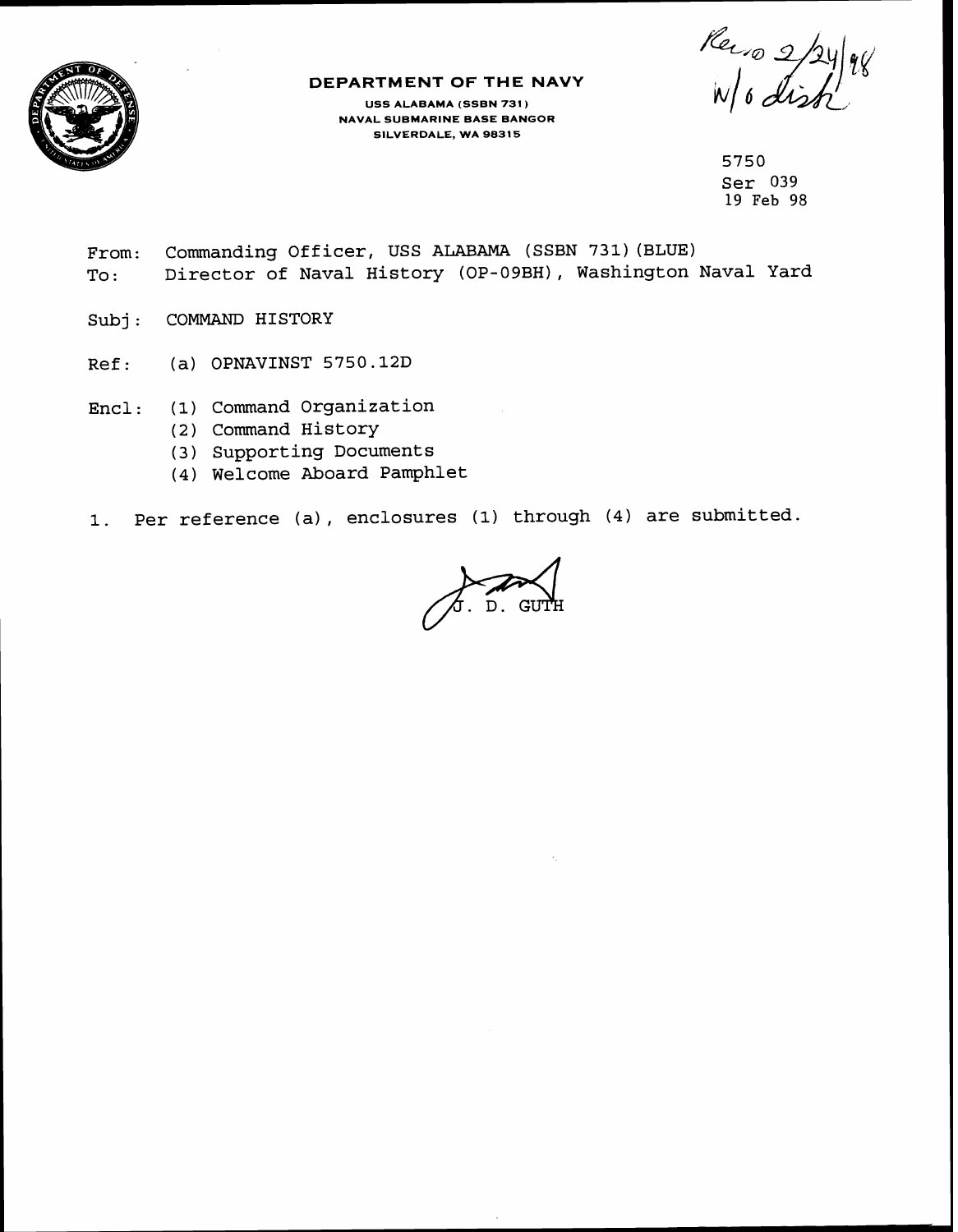## **COMMAND ORGANIZATION**



## **HOMEPORT: BANGOR, WASHINGTON**

**IMMEDIATE SUPERIOR IN COMMAND: COMSUBRON 17** 

**MISSION: TO CONDUCT SUBMERGED UNDETECTED PATROLS MAINTAINING THE SHIP IN THE HIGHEST STATE OF READINESS IN ORDER TO LAUNCH STRATEGIC MISSILES FOR THE PURPOSE OF DETERRENCE AND/OR RETALIATION** 

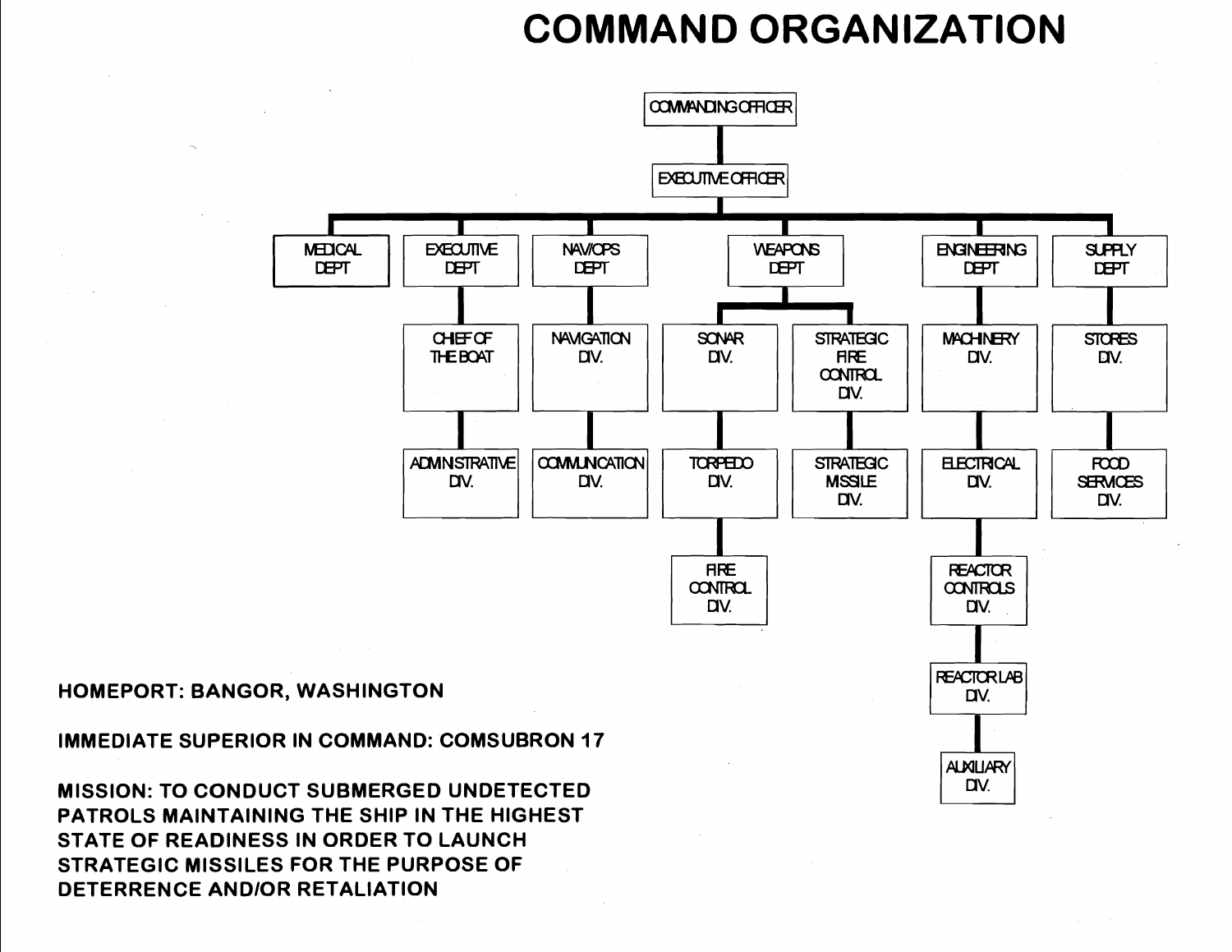## 1997 COMMAND HISTORY CHRONOLOGY/NARRATIVE

| Date         | <b>Event</b>                                                                                                                                              |
|--------------|-----------------------------------------------------------------------------------------------------------------------------------------------------------|
| 28-30 JAN 97 | Conducted Operational Reactor Safeguards<br>Examination (ORSE) and Logistics Readiness<br>Examination (LRE).                                              |
| 30 JAN 97    | Moored Bangor, WA. Completed Patrol 39.                                                                                                                   |
| 01 FEB 97    | Exchange of Command (Gold crew relieving) at<br>Delta Pier on Naval Submarine Base, Bangor.<br>Commenced Refit 40.                                        |
| 03 MAR 97    | Conducted Bay Trials.                                                                                                                                     |
| 04-08 MAR 97 | Refresher Training/ VIP Cruise. Underway for<br>Patrol 40.                                                                                                |
| 24-26 MAR 97 | Conducted Tactical Readiness Evaluation (TRE)<br>and Tactical Weapons Proficiency (TWP).                                                                  |
|              | 28 MAR- 02 APR 97 Conducted port visit in Pearl Harbor, HI.<br>Moored Ford Island, Pearl Harbor, HI.                                                      |
| 04 APR 97    | CAPT James D. Guth relieved CAPT David A.<br>Schneegas as Commanding Officer of USS ALABAMA<br>(Blue) in ceremonies held at Submarine Base<br>Bangor, WA. |
| 13-14 APR 97 | Conducted a Navy Technical Proficiency<br>Inspection (NTPI).                                                                                              |
| 15 APR 97    | Moored Bangor, WA. Completed Patrol 40.                                                                                                                   |
| 16 APR 97    | Exchange of Command (Blue crew relieving).<br>Commenced Refit 41.                                                                                         |
| 21 APR 97    | Completed Refit 41.                                                                                                                                       |
| 21-25 APR 97 | Conducted Refresher Training. Underway<br>for Patrol 41.                                                                                                  |
| 14 MAY 97    | Moored Ford Island, Pearl Harbor, HI.                                                                                                                     |